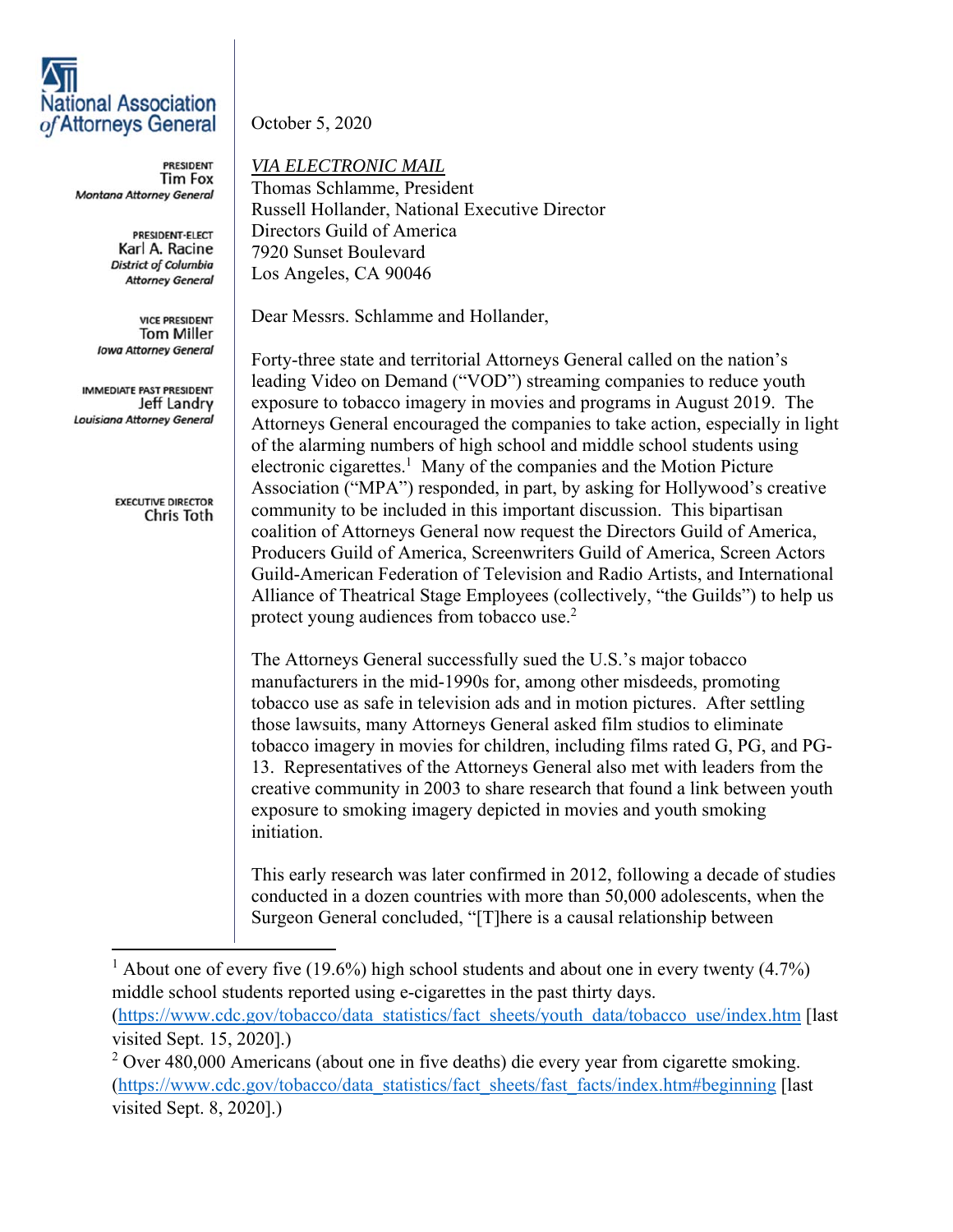Letter to Directors Guild of America October 5, 2020 Page 2 of 6

depictions of smoking in the movies and the initiation of smoking among young people."<sup>3</sup> A 2020 study by Truth Initiative now shows youth and young adults who watch episodic programs with tobacco imagery via streaming, cable, and broadcast television are significantly more likely to initiate vaping than those who are not exposed to tobacco imagery on those media. In fact, even those with low levels of exposure were more than twice as likely to start using e-cigarettes, and those with high exposure were over three times more likely.<sup>4</sup> Previous studies by Truth Initiative found higher percentages of tobacco imagery in streamed original programs that are popular with youth during the 2015-2016 and 2016-2017 seasons than on broadcast television.<sup>5</sup> Compounding these findings, many American children are now consuming more media while at home, as a result of the COVID-19 pandemic.<sup>6</sup>

In the race to launch new platforms, provide more content, and capture audiences, many streaming companies failed to consider the impact that easy access to movies and programs with tobacco imagery has upon children. The MPA ratings system and TV Parental Guidelines, that were designed to shield youth from mature content in theaters and on broadcast television, provide little protection in the world of VOD streaming. With no industry-wide safeguards in place, children can more easily view mature content, including streaming PG-13, TV-14, R, and TV-MA-rated movies and programs with tobacco imagery.

We ask the Guilds to use their collective influence to persuade members of the creative community to depict tobacco imagery responsibly, while still supporting artistic freedoms. We also ask the Guilds to encourage streaming companies to adopt best practices that navigate youth audiences away from movies and shows with tobacco imagery. Among these practices, we have proposed banning tobacco imagery in all future, original youth-rated or youth-targeted content, with limited exceptions.<sup>7</sup> We have also asked streaming companies to recommend and promote

<sup>3</sup> U.S. Department of Health and Human Services, *Preventing Tobacco Use Among Youth and Young Adults: A Report of the Surgeon General.* Rockville, MD*,* 2012, at 602.

<sup>&</sup>lt;sup>4</sup> Morgane Bennett, et al., *Exposure to Tobacco Content in Episodic Programs and Tobacco and E-Cigarette Initiation*, Preventive Medicine, https://doi.org/10.1016/j.ypmed.2020.106169, Aug. 1, 2020, at 3.

<sup>5</sup> Truth Initiative, *While You Were Streaming: Smoking on Demand – A Surge in Tobacco Imagery is Putting Youth at Risk*, June 2019, at 4.

<sup>&</sup>lt;sup>6</sup> The Nielsen Company reported a 55% increase in VOD streaming.

<sup>(</sup>https://www.nielsen.com/us/en/insights/article/2020/connected-tv-usage-remains-above-precovid-19-levels-as-traditional-tv-viewing-normalizes/ [last visited Sept. 8, 2020].

 $<sup>7</sup>$  As exceptions, youth rated content may 1) depict historical figures who actually used tobacco</sup> or 2) clearly show the negative health effects of tobacco use. All other content with tobacco imagery should be rated TV-MA, R, or a higher designation.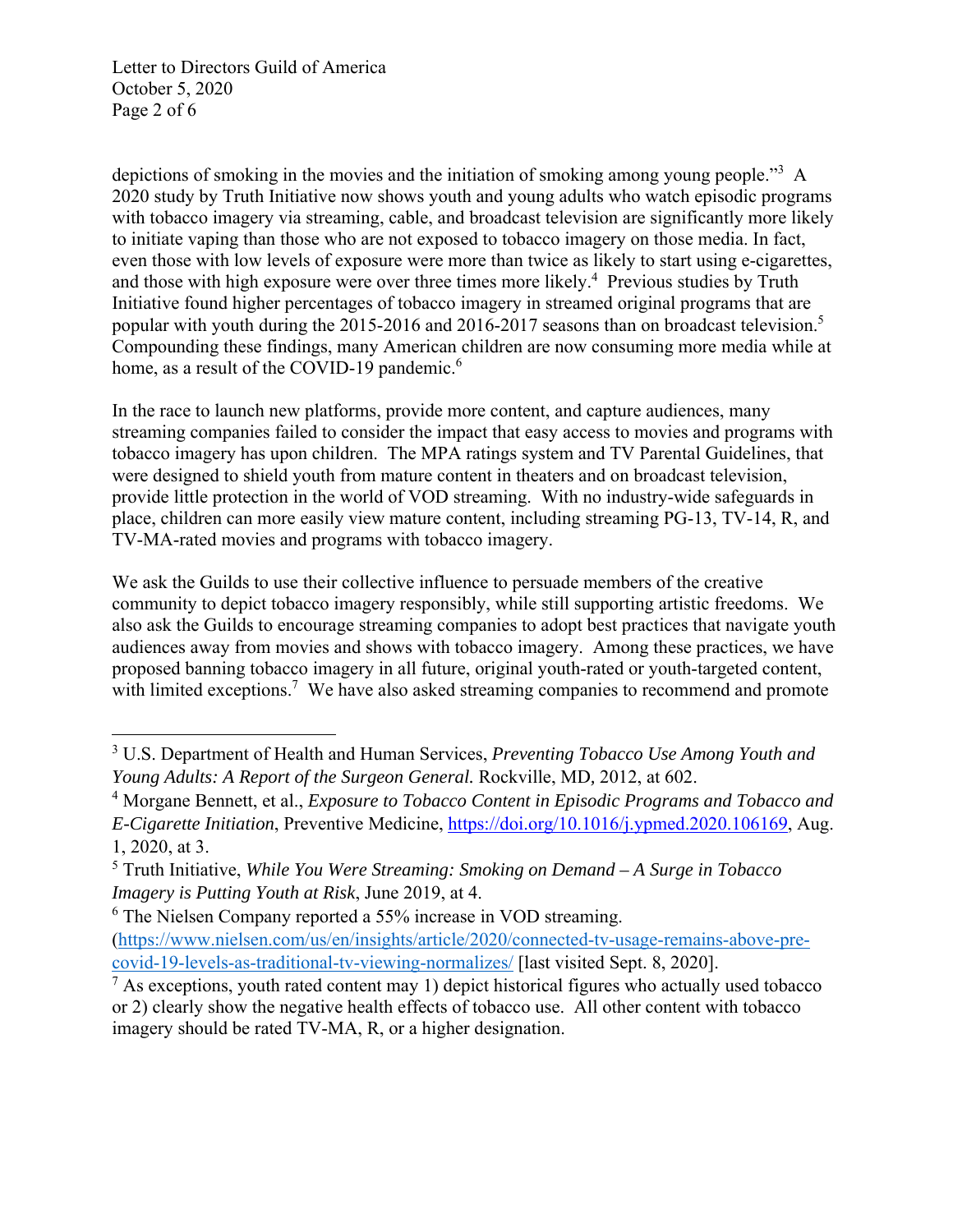Letter to Directors Guild of America October 5, 2020 Page 3 of 6

only tobacco-free titles for children and families. We have challenged the companies to mitigate the historic and cumulative impact of watching tobacco imagery in movies and programs by running strong anti-tobacco spots, especially before videos with smoking or vaping. In addition, we have encouraged the companies to display prominent and forceful tobacco warnings before content with tobacco imagery and to offer effective parental controls, so families may be empowered to choose smoke-free content.

The Guilds' assistance and support is critical to implementing these changes and stopping the renormalization and glamorization of tobacco use. We look forward to opening discussions with you about ways the creative community can protect children, while maintaining artistic integrity. Please respond to Michael Hering, Director and Chief Counsel, National Association of Attorneys General Center for Tobacco and Public Health, at mhering@naag.org or (202) 326- 6023, by October 30, 2020, with the name and title of a contact person within your organization with whom we can speak regarding this important matter. Thank you for your attention to this critical issue.

Sincerely,

Xavier Becerra Douglas Peterson California Attorney General Nebraska Attorney General

Clyde "Ed" Sniffen, Jr. Acting Alaska Attorney General

Weise

Phil Weiser Colorado Attorney General

Widop

Leslie Rutledge Arkansas Attorney General

William Tong Connecticut Attorney General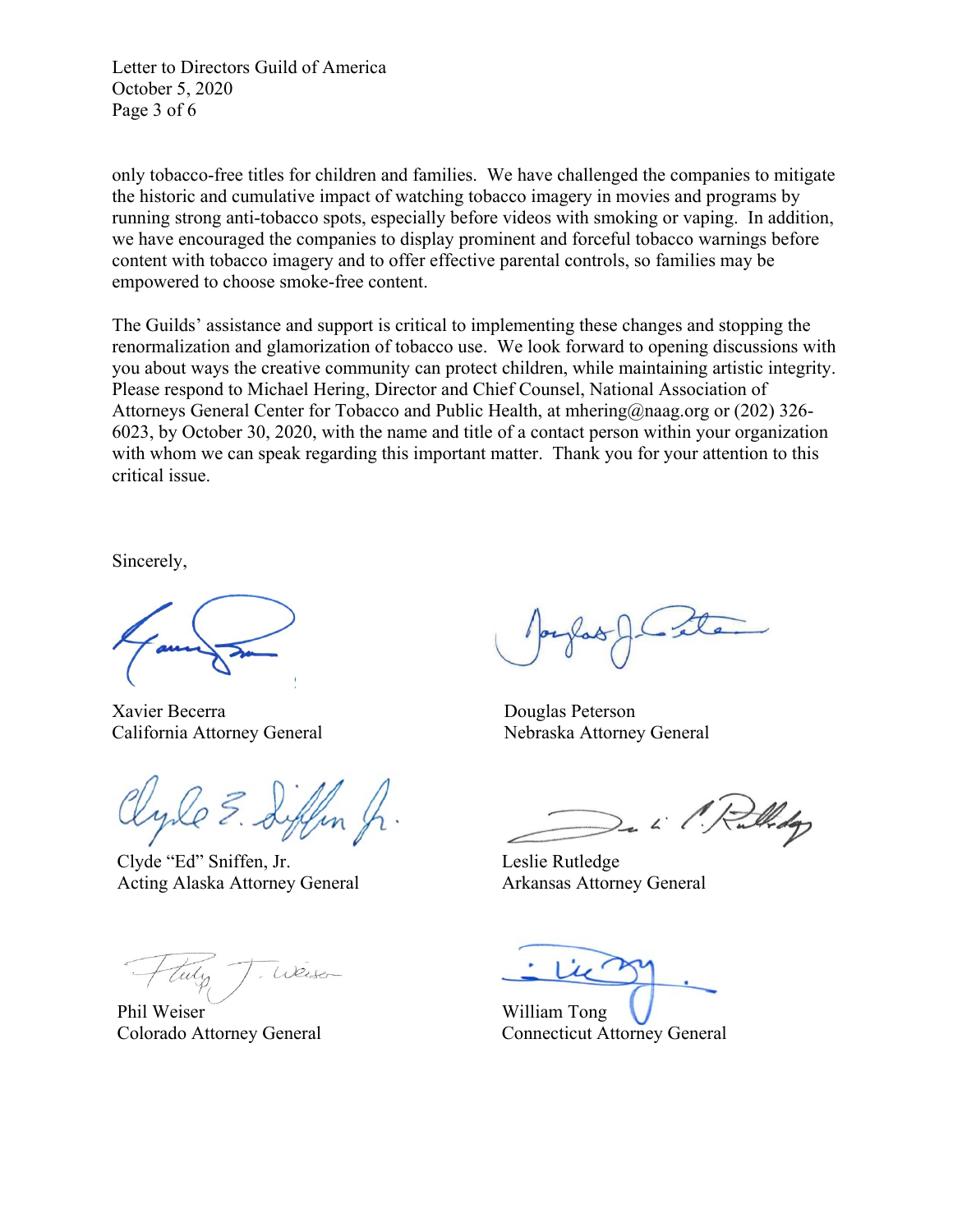Letter to Directors Guild of America October 5, 2020 Page 4 of 6

athleen Comings

Kathleen Jennings Delaware Attorney General

Leevin Taitano Camacho Guam Attorney General

Clare E. Connors Hawaii Attorney General

Kwame Raoul Illinois Attorney General

Derek Schmidt

Kansas Attorney General

Jeff Landry

Louisiana Attorney General

 $B_{\text{min}} \leq \frac{1}{2}$ 

Brian Frosh Maryland Attorney General

Karl A. Racine District of Columbia Attorney General

しへん Ashley Moody

Florida Attorney General

 $\sim$ l wa

Lawrence Wasden Idaho Attorney General

Tom Nilley

Tom Miller Iowa Attorney General

Daniel Cameron Kentucky Attorney General

aron M. Frey

Aaron M. Frey Maine Attorney General

 $2 - 14$ 

Maura Healey Massachusetts Attorney General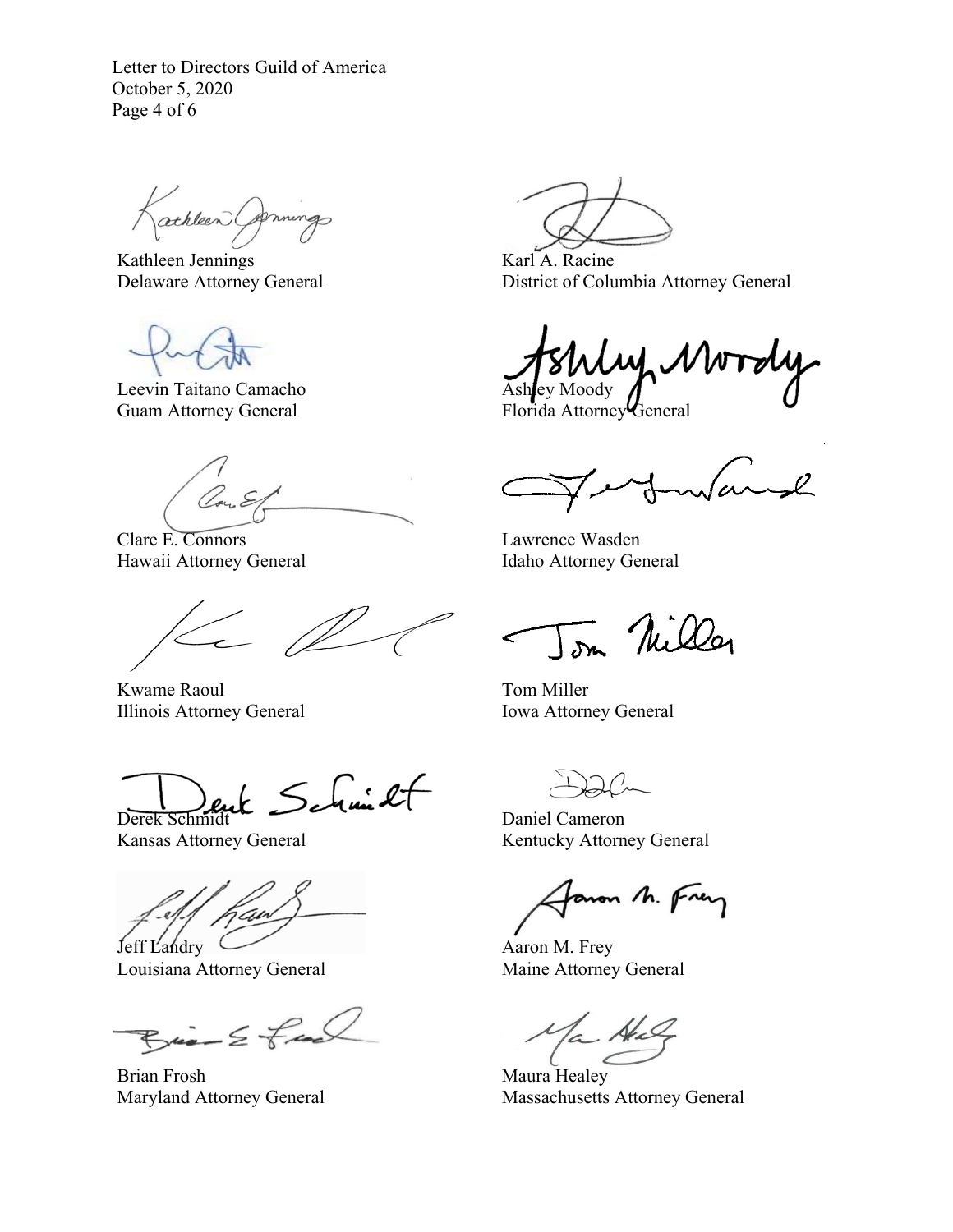Letter to Directors Guild of America October 5, 2020 Page 5 of 6

Dana Wessel

Dana Nessel Michigan Attorney General

Tim Fox

Montana Attorney General

Gordon MacDonald New Hampshire Attorney General

for be

Hector Balderas New Mexico Attorney General

lad Sta

Josh Stein North Carolina Attorney General

Dave Yost

Dave Yost Ohio Attorney General

thellison

Keith Ellison Minnesota Attorney General

Aaron D. Ford Nevada Attorney General

Gurbir S. Grewal New Jersey Attorney General

LettiA JAMES

Letitia James New York Attorney General

Sunsmander

Edward Manibusan Northern Mariana Islands Attorney General

Mike Hunter Oklahoma Attorney General